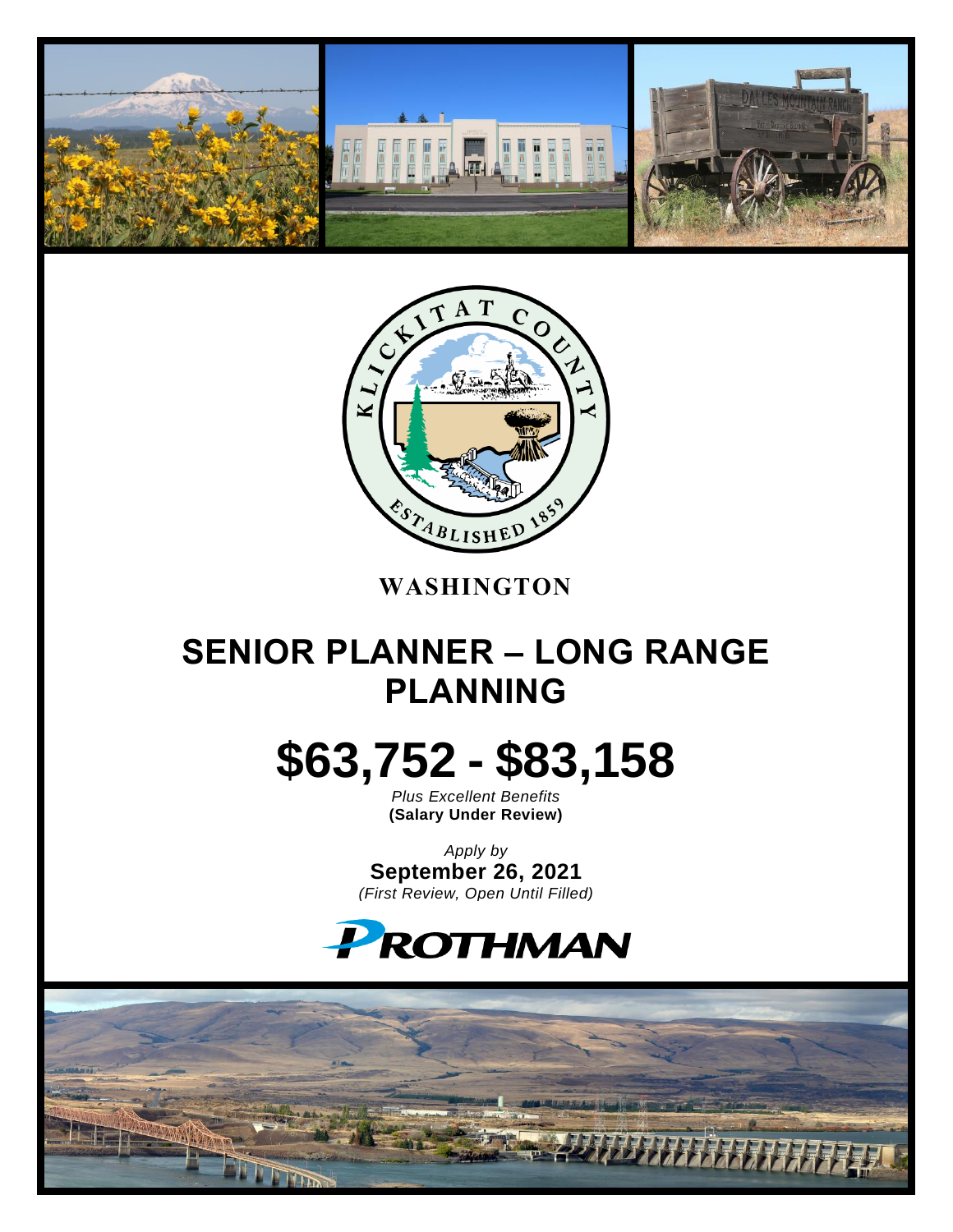#### **K L I C K I T A T C O U N T Y , W A S H I N G T O N ♦ S E N I O R P L A N N E R – L O N G R A N G E P L A N N I N G**

#### **KLICKITAT COUNTY, WASHINGTON**



Located in south central Washington, Klickitat County lies at the junction where the Columbia River Gorge cuts through the eastern slopes of the Cas-

cade Mountains with expansive farms and wheat fields, vineyards, timberland, and magnificent Mt. Adams as a backdrop. The county seat, historical Courthouse and the largest city is located in Goldendale.

Encompassing 1,908 square miles, the County's nearly 22,000 residents reside in the cities of Goldendale, White Salmon and Bingen, and unincorporated communities of Bickleton, Centerville, Dallesport, Firwood, Glenwood, Klickitat, Lyle, Maryhill, Roosevelt, Trout Lake, and Wishram. Klickitat County offers a wide variety of geological and natural features and is well known for its miles of whitewater streams, numerous lakes, the Columbia River, and the Gifford-Pinchot National Forest. The County is also home to the Klickitat Wildlife Management Area and Conboy Lake National Wildlife Refuge.

With a mild year-round climate, the area is the perfect place to take advantage of an abundance of outdoor recreational activities from fishing and hunting to whitewater rafting, windsurfing, hiking, biking, horseback riding, cross country skiing, snowmobiling, and berry and mushroom picking. Scenic tours provide opportunities to thousands of travelers and visitors to the Columbia River Gorge and the Cascade Mountains, while an expanding winery and grape growing industry offers many award-winning wines at several tasting rooms that are open to the public. The County also offers a wide variety of accommodations, attractions, and historical landmarks including the Maryhill Museum, Stonehenge, Goldendale Observatory, numerous restaurants, and beautiful mountain views of Mt. Hood and Mt. Adams.

Visitors and residents also will find that Klickitat County's canyons and vistas, evergreen forests, scenic waterfalls, wildflowers, berry fields, ranchlands, sage-covered hillsides, river rapids, rodeos, festivals, and for those who seek it, seclusion, are among the best in the U.S. Being a rural close-knit community, Klickitat County is a glorious place to call home, raise a family, and be employed.



#### **THE ORGANIZATION**

Klickitat County is governed by a three-member Board of Commissioners serving overlapping fouryear terms, with each Commissioner representing one of three districts. The Commissioners serve as the Executive Branch and perform legislative and quasi-judicial functions of the County. The Board of Commissioners is responsible for approving ordinances, adopting the County budget, setting standards for the use of County property, and appointing non-elected officials, boards, commissions, and committees. In 2021 the County will move into a new County Services Building to combine departments currently housed in 4 annexes, making it more accessible to the community. The County has two other services buildings; the Pioneer Center in White Salmon, and the Courthouse in the county seat, Goldendale. Klickitat County employs approximately 250 FTE's and operates on a 2021 budget of \$77,694,529 including a General Fund Budget of \$18,347,018. County Departments and Elected Officials Offices include: Adult Probation Services, Assessor, Auditor, Building Inspection, Code Compliance, Civil Service, Commissioners, County Clerk, East and West District Courts, Economic Development, Emergency Management, IT & Budget Services, Juvenile Department, Natural Resources, HR & Administrative Services, Planning, Prosecuting Attorney, Public Health, Public Works, Senior Services, Sheriff, Solid Waste, Treasurer, Veteran Services, Weed Control, WSU Extension Services, and Superior Court.

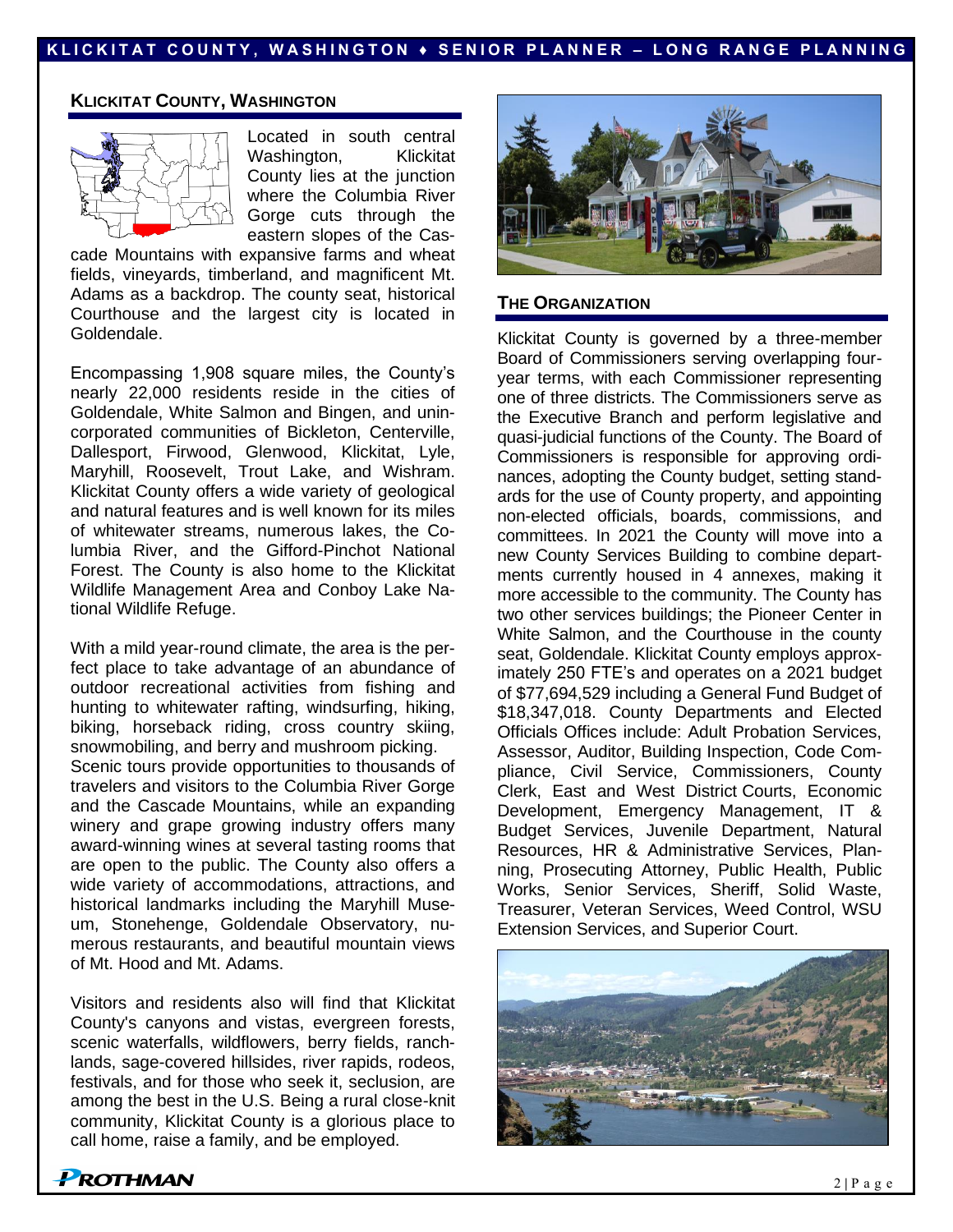#### **K L I C K I T A T C O U N T Y , W A S H I N G T O N ♦ S E N I O R P L A N N E R – L O N G R A N G E P L A N N I N G**

#### **THE DEPARTMENT & POSITION**

The Planning Department is responsible for both long range and current planning functions. The Planning Department shepherds proposals through the public process, and implements policies and regulations adopted by the Board of County Commissioners. The Department has 5 FTEs and operates on a 2021 budget of just over \$500,000.

Under the direction of the Planning Director, the Senior Planner – Long Range Planning serves as a key member of the Department by providing advanced professional level planning duties to support the Director on a variety of projects and work to improve the effectiveness and efficiency of the Planning Department. This is the most advanced non-supervisory planning position. Main responsibilities of the position include assisting the Planning Director in identifying long-range planning issues and policies and assisting in developing subsequent work program priorities. This position will undertake long-range planning projects as assigned, coordinate, schedule, and review work assignments for long-range planning projects when acting as technical and policy advisor to assigned staff or consultants and maintain a working understanding of new land use legislation, administrative rules and case law. The Senior Planner – Long Range Planning will also attend and participate in professional group meetings, maintain awareness of new trends and developments in the field of planning, and incorporate new developments as appropriate into the department's programs and priorities.

For a full job description, please view the attachment found [here.](https://prothman.com/JobFiles/2901/Senior%20Planner%20-%20Long%20Range%20Planning%20Job%20Description.pdf)





#### **IDEAL CANDIDATE PROFILE**

#### **Education and Experience:**

Any combination of education, skills and experience that demonstrate an ability to excel in one of the three positions may be considered. Typical demonstration of the minimum education and experience for might include a bachelor's degree in environmental sciences, natural resources management, planning, geography, geology, or a field directly related to the area(s) of assignment, and four (4) years of increasingly responsible professional experience (including related internships).

The ideal candidate will have demonstrated knowledge and experience in one or more areas within the Planning field related to the area of assignment, including Environmental Planning (SEPA, Critical Areas/Shorelines and Natural Resources), Current Planning (Subdivision and Zoning), and Comprehensive Long-Range Planning.

A Masters' Degree may substitute for one year of experience OR any equivalent combination of training and experience that would provide the required knowledge, skills and abilities to successfully perform the essential duties of the job.

**PROTHMAN**